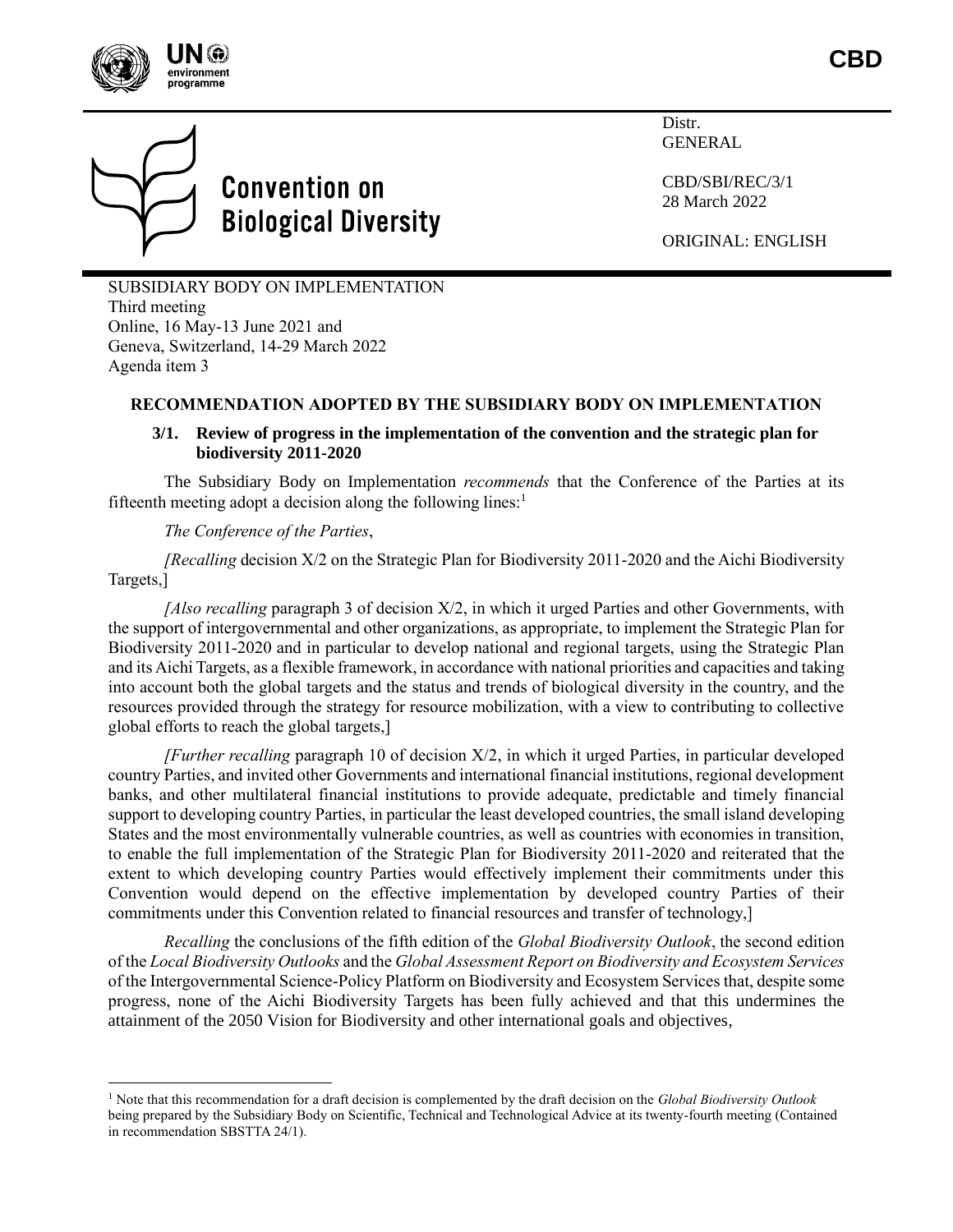1. Welcomes the updated analysis of national biodiversity strategies and action plans<sup>2</sup> and of the national reports<sup>3</sup> and the review of progress towards the implementation of the Convention and the Strategic Plan for Biodiversity  $2011-2020<sup>4</sup>$  provided in these documents;

2. *Welcomes also* the efforts made by Parties to reflect the Aichi Biodiversity Targets in their national biodiversity strategies and action plans and the efforts made to reflect indigenous peoples and local communities, traditional knowledge, the customary sustainable use of biodiversity and gender issues therein;

3. *Welcomes further* the efforts made by Parties to implement their national biodiversity strategies and action plans since the adoption of the Strategic Plan for Biodiversity 2011-2020 and their efforts to better reflect issues related to indigenous peoples and local communities and their traditional knowledge and the customary sustainable use of biodiversity, and to gender issues in the national implementation of the Convention;

4. *Welcomes* the efforts made by Parties to enhance the participation of indigenous peoples and local communities and stakeholders in the development and implementation of national biodiversity strategies and action plans and the efforts of these groups to implement the Strategic Plan for Biodiversity 2011-2020;

[5. *Notes with deep concern* [that the lack and adequate means of implementation has been a persistent obstacle to the implementation of the Convention and the Strategic Plan in developing country Parties thus highlighting the need for enhanced international cooperation, and] that the national targets set by Parties through their national biodiversity strategies and action plans are [collectively not commensurate with the level of ambition set out in the Aichi Biodiversity Targets][ [not commensurate with the collective global efforts needed to reach the Aichi Biodiversity Targets] and that, while there has been encouraging progress towards the Aichi Biodiversity Targets, progress on the whole has been limited;]

[5 *alt Notes with deep concern* that the Strategic Plan for Biodiversity 2011-2020 and the Aichi Biodiversity Targets were not achieved at the global level despite strong efforts and progress in some areas;]

6. *Also notes with deep concern* that the 2015-2020 Gender Plan of Action<sup>5</sup> has not been fully implemented and that while awareness and understanding of biodiversity and gender issues has increased, gender is not adequately reflected in the implementation of the Convention or in many national biodiversity strategies and action plans;

7. *Further notes with deep concern* that, despite encouraging progress, the full and effective participation of indigenous peoples and local communities and the consideration of traditional knowledge and the customary sustainable use of biodiversity have not been adequately reflected in the implementation of the Convention or in many national biodiversity strategies and action plans;

[8. *Takes note* of the lessons from the review of progress towards the implementation of the Convention and the Strategic Plan for Biodiversity 2011-2020 [annexed to the present decision][presented in the note by the Executive Secretary<sup>6</sup>], and [commits to taking these lessons into account][will consider these lessons], as appropriate, with a view to enhancing the implementation of the Convention and the post-2020 global biodiversity framework;]

9. *Encourages* Parties, when developing, updating or revising their national biodiversity strategies and actions, to take into account the lessons from the review of progress towards the implementation of the Convention and the Strategic Plan for Biodiversity 2011-2020 as well information contained in the fifth edition of the *Global Biodiversity Outlook*, the second edition of the *Local Biodiversity* 

<sup>2</sup> CBD/SBI/3/2/Add.1.

<sup>3</sup> CBD/SBI/3/2/Add.2.

<sup>4</sup> CBD/SBI/3/2.

<sup>5</sup> Decision XII/7, annex.

 $6$  CBD/SBI/3/2.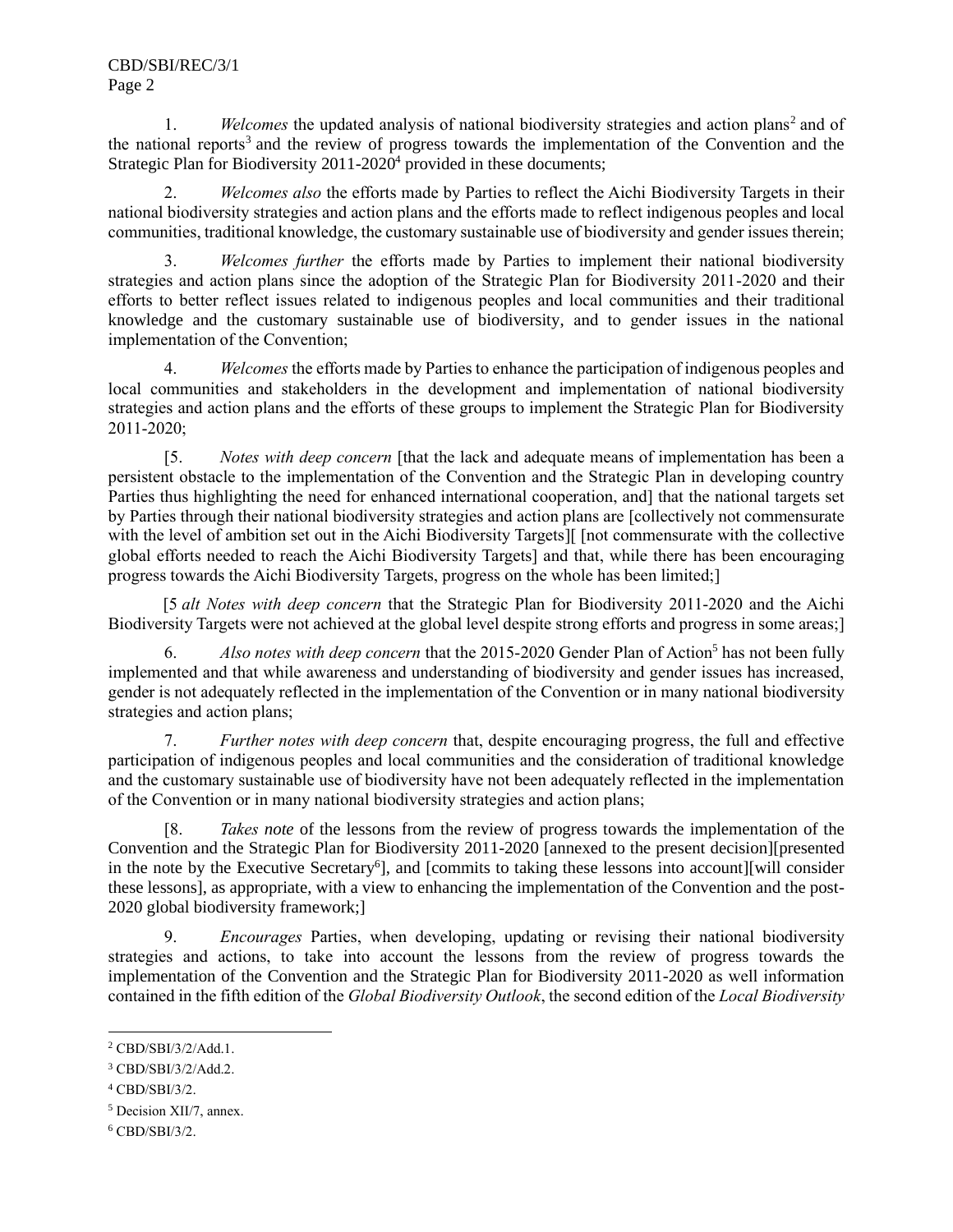*Outlooks* and the review of implementation of the 2015-2020 Gender Plan of Action, as appropriate and in accordance with national priorities and circumstances;

10. *Encourages* Parties and invites other Governments and organizations to support national dialogues with indigenous peoples and local communities, and relevant stakeholders, including women, and youth on the implementation of the post-2020 global biodiversity framework;

11. *Requests* the Executive Secretary, subject to the availability of resources, and with the participation of the Parties, to organize international dialogues with indigenous peoples and local communities and relevant stakeholders, including women and youth on progress in the implementation of the post-2020 global biodiversity framework and the post-2020 gender plan of action.

#### *[Annex*

#### **LESSONS FROM THE REVIEW OF PROGRESS TOWARDS THE IMPLEMENTATION OF THE CONVENTION AND THE STRATEGIC PLAN FOR BIODIVERSITY 2011-2020**

1. Over the implementation period of the Strategic Plan for Biodiversity 2011-2020, a number of lessons have been identified in relation to national biodiversity strategies and action plans (NBSAPs), the national reports, capacity-building, resource mobilization, the review of implementation and the implementation of the Convention generally. These lessons [should be taken into account in the development of the post-2020 global biodiversity framework and its associated processes and mechanisms. They] include:

(a) The need to keep attention and actions focused on implementation;

(b) The need to strengthen NBSAPs and associated planning processes, including by making them whole-of-government policy instruments [at different levels];

(c) The need to ensure that the targets, commitments or ambitions set by Parties at the national level are commensurate [and integrated] with global frameworks;

(d) The need to reduce time lags in planning and account for time lags in implementation so as not to delay action on implementation;

(e) The need for more effective, [efficient] comprehensive and actionable reviews of implementation;

(f) The need for sustained and targeted support to Parties and a more concerted effort to facilitate [and link] implementation through support networks at the regional and subregional levels;

(g) Making greater use of available guidance materials and resources and to adapt them to specific national circumstances;

(h) The need for greater efforts to address the direct and indirect drivers of biodiversity loss in a more integrated and holistic manner, including by implementing packages of actions composed of legal or policy frameworks, socioeconomic incentives, public and stakeholder engagement, monitoring and enforcement, and avoiding addressing related issues in isolation of one another;

The need to broaden political and general support for implementation to ensure that all levels of government and stakeholders across society are aware of the multiple values of biodiversity [, including existence values,] and related ecosystem services;

(j) The need for partnerships at all levels to leverage broad-scale actions to garner the ownership necessary to ensure the mainstreaming of biodiversity across sectors of government, society and the economy and to enable synergies in the national implementation of the various multilateral environmental agreements;

(k) The need for greater support of technical and scientific cooperation among Parties and capacity-building;